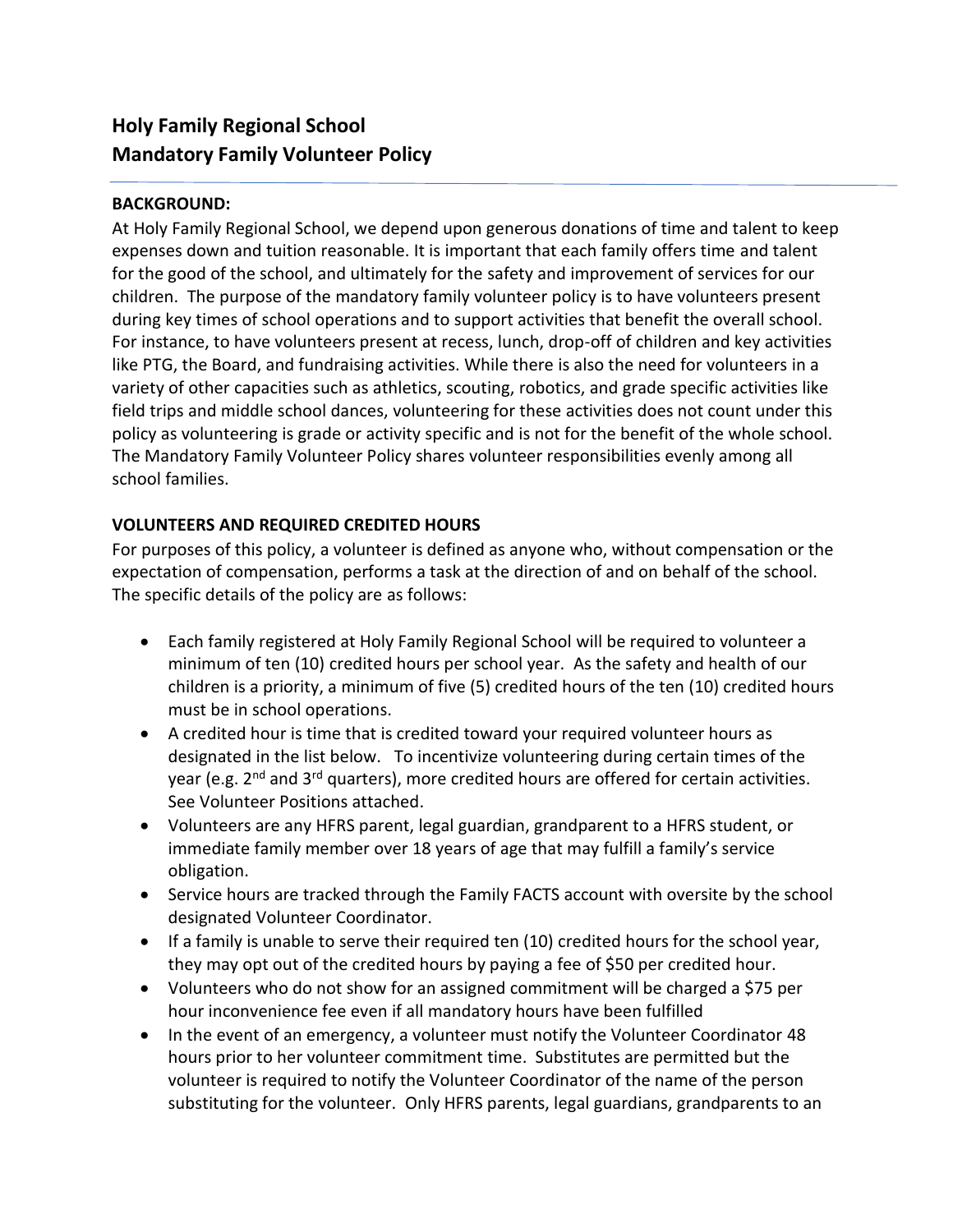HFRS student and immediate family members over 18 years of age may be a substitute. In the event a volunteer is unable to fulfill her time due to the illness of a student, the volunteer should attempt to find a substitute and advise the Volunteer Coordinator of the substitute. Otherwise, the Volunteer Coordinator will confirm with the office that the student is out due to illness and the volunteer time will be waived.

• The required volunteer positions listed at the end of this document are those that are known at the time of the publication of this policy. Additional positions may be added throughout the school year if there is the need or positions may be deleted if they are no longer needed. The positions will be posted to a sign-up genius and will indicate the number of credited hours for the position and the number of positions required.

#### **TIME FRAME FOR CREDITED HOURS**

Mandatory credited hours for the 2022-2023 school year are to be completed between April 1, 2022 and March 31, 2023. School operations sign-ups will be posted on a quarterly basis. Sign-ups will be filled on a first come first filled basis.

#### **BILLING**

Any unfilled credited hours will be due and payable in the fourth quarter. The charges will be billed through FACTS and are due and payable within the month.

## **OTHER VOLUNTEER OPPORTUNITIES**

HFRS continues to request that each family devote at least 20 hours of volunteering to a variety of volunteer activities offered throughout the year (i.e. 10 mandatory volunteer hours plus, at least, an additional 10 hours). While the volunteer opportunities receiving credited hours under this policy are focused on ensuring a vibrant school community and prioritizing the safety and health of our student, we recognize that there are many additional valuable volunteer needs of the students, the school and/or specific grades. Extracurricular activities such as athletics, robotics, boy scouts, and grade specific activities such as the  $8<sup>th</sup>$  grade school play, field trips,  $5<sup>th</sup>$ grade camp, can only occur if we have the dedicated help and support of our parents. By volunteering, we will continue to provide a Catholic education fostering spiritual and religious formation, academic excellence, and service to others.

# **CHANGES TO THIS POLICY**

Changes and modifications to this policy and the required volunteer positions listed below may occur from time to time as school requirements and activities change.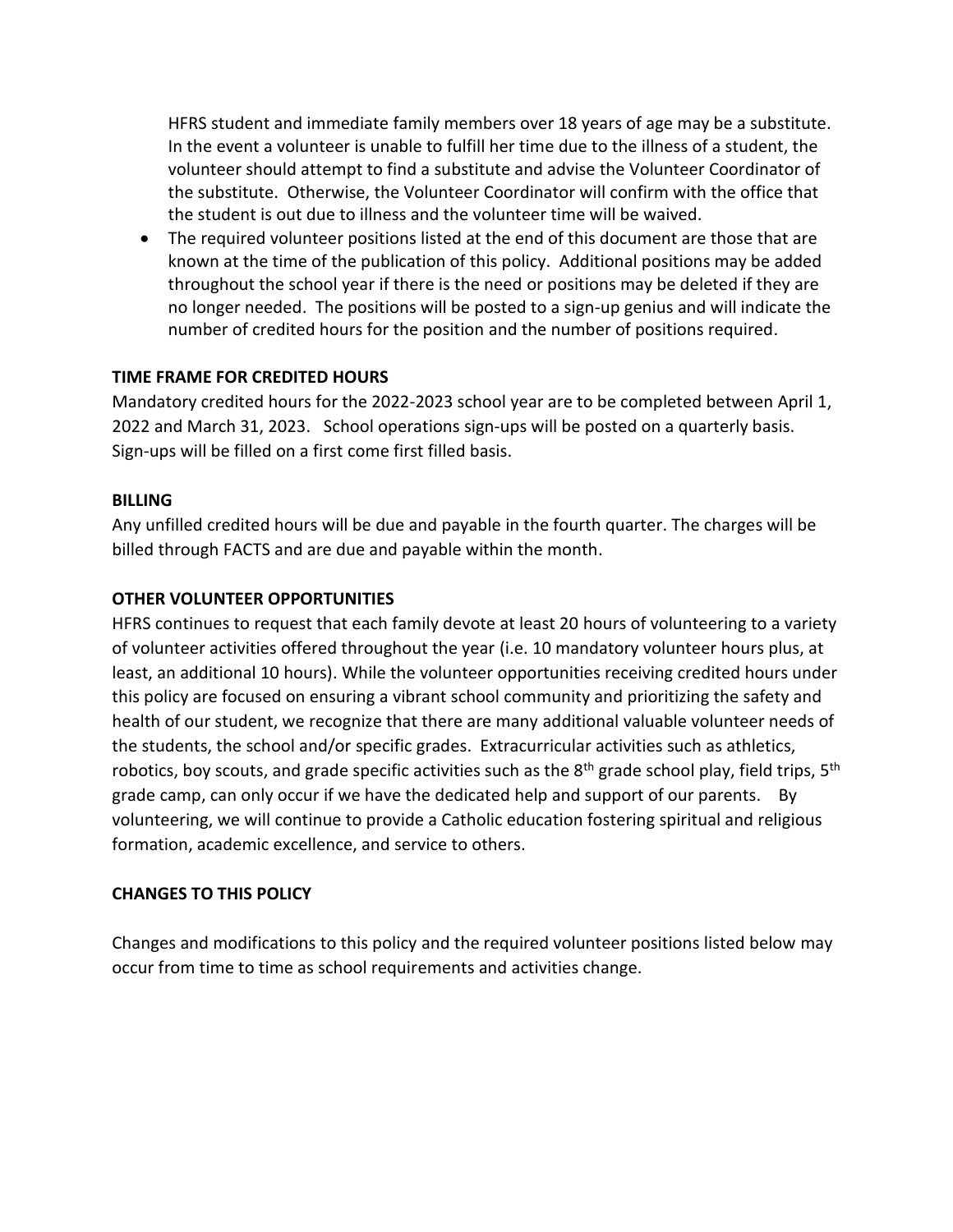## **MANDATORY VOLUNTEER POSITIONS**

| <b>POSITION</b>                                                       | <b>NEEDED</b>           | <b>TIMES</b>             | <b>CREDITED</b><br><b>HOURS</b> |             |
|-----------------------------------------------------------------------|-------------------------|--------------------------|---------------------------------|-------------|
|                                                                       |                         |                          |                                 |             |
| <b>SCHOOL OPERATIONS (5 hours</b><br>minimum required in one of the 8 |                         |                          |                                 |             |
| areas below)*                                                         |                         |                          |                                 |             |
| NC Morning Drop Off                                                   | $3$ /day                | 8:00am-8:45am            | 1 hour                          | Daily       |
| <b>NC Recess</b>                                                      | $4$ /day                | 12:00pm-1:45pm           | $2/2.5***$                      | Daily       |
|                                                                       |                         |                          | hours                           |             |
| <b>NC Lunch Service</b>                                               | $2$ /day                | 11:45 am $-$ 1:00 pm     | 1.5 hours                       | Daily       |
| NC Copy Volunteer                                                     | $2$ /day                | $9:15$ am $-11:15$ am or | 2 hours                         | Per sign-up |
|                                                                       |                         | 1:15 pm $-$ 3:15 pm      |                                 | genius      |
| SC Morning Drop Off                                                   | $1$ /day                | $7:55$ am $-8:40$ am     | 1 hour                          | Daily       |
| <b>SC Recess</b>                                                      | $4$ /day                | 11:00 am-12:25pm         | 2/2.5                           | Daily       |
|                                                                       |                         |                          | hours**                         |             |
| <b>SC Lunch Monitor</b>                                               | $2$ /day                | 11:00 am-12:25pm         | 2 hours                         | Daily       |
| SC Copy Volunteer                                                     | $1$ /day                | $9:15$ am $-11:15$ am    | 2 hours                         | Per sign-up |
|                                                                       |                         |                          |                                 | genius      |
|                                                                       |                         |                          |                                 |             |
| <b>SCHOOL HELPERS</b>                                                 |                         |                          |                                 |             |
| <b>SCRIPT Coordinator</b>                                             | $\mathbf{1}$            |                          | 5 hours                         | Aug-Jun     |
| <b>Gardening Helper</b>                                               | 8                       |                          | 2 hours                         | Aug-Jun     |
| <b>Welcome Back Picnic</b>                                            | $\overline{\mathbf{4}}$ |                          | 4 hours                         | Aug         |
| Open House Tour Guides                                                | 6                       |                          | 3 hours                         | Jan         |
| Open House Bulletin Stuffers                                          | 6                       |                          | 1 hour                          | Jan         |
| Open House Gift Bearers                                               | 6                       |                          | 1 hour                          | Jan         |
| <b>Benefit Evening Assistant (AM)</b>                                 | $\overline{\mathbf{4}}$ |                          | 5 hours                         | February    |
| Benefit Evening Assistant (PM)                                        | 4                       |                          | 5 hours                         | February    |
| <b>Golf Outing Assistant (AM)</b>                                     | $\overline{\mathbf{4}}$ |                          | 5 hours                         | May         |
| <b>Golf Outing Assistant (PM)</b>                                     | $\overline{\mathbf{4}}$ |                          | 5 hours                         | May         |
| <b>Mass Coordinators</b>                                              | $\overline{2}$          |                          | 1 hour                          | Aug-Jun     |
| <b>Passional Play Assistants</b>                                      | $\overline{2}$          |                          | 6 hours                         | Mar-April   |
| Christmas Program Assistants                                          | 2                       |                          | 4 hours                         | Dec         |
| Protecting God's Children Assistants                                  | $\overline{2}$          |                          | 2 hours                         | <b>TBD</b>  |
| <b>Fall Family Night</b>                                              | $\overline{\mathbf{4}}$ |                          | 2 hours                         | <b>TBD</b>  |
| <b>SCHOOL LEADERSHIP</b>                                              |                         |                          |                                 |             |
| <b>School Board Member</b>                                            | 15                      |                          | 5 hours                         | Aug-Jun     |
| PTG Officer                                                           | 6                       |                          | 5 hours                         | Aug-Jun     |
| Dads' Club Officer                                                    | $\overline{4}$          |                          | 5 hours                         | Aug-Jun     |
| Room Parent                                                           | 38                      |                          | 5 hours                         | Aug-Jun     |
| <b>Finance Council Member</b>                                         | $\overline{2}$          |                          | 5 hours                         | Aug-Jun     |
| <b>Technology Committee Member</b>                                    | $\overline{2}$          |                          | 5 hours                         | Aug-Jun     |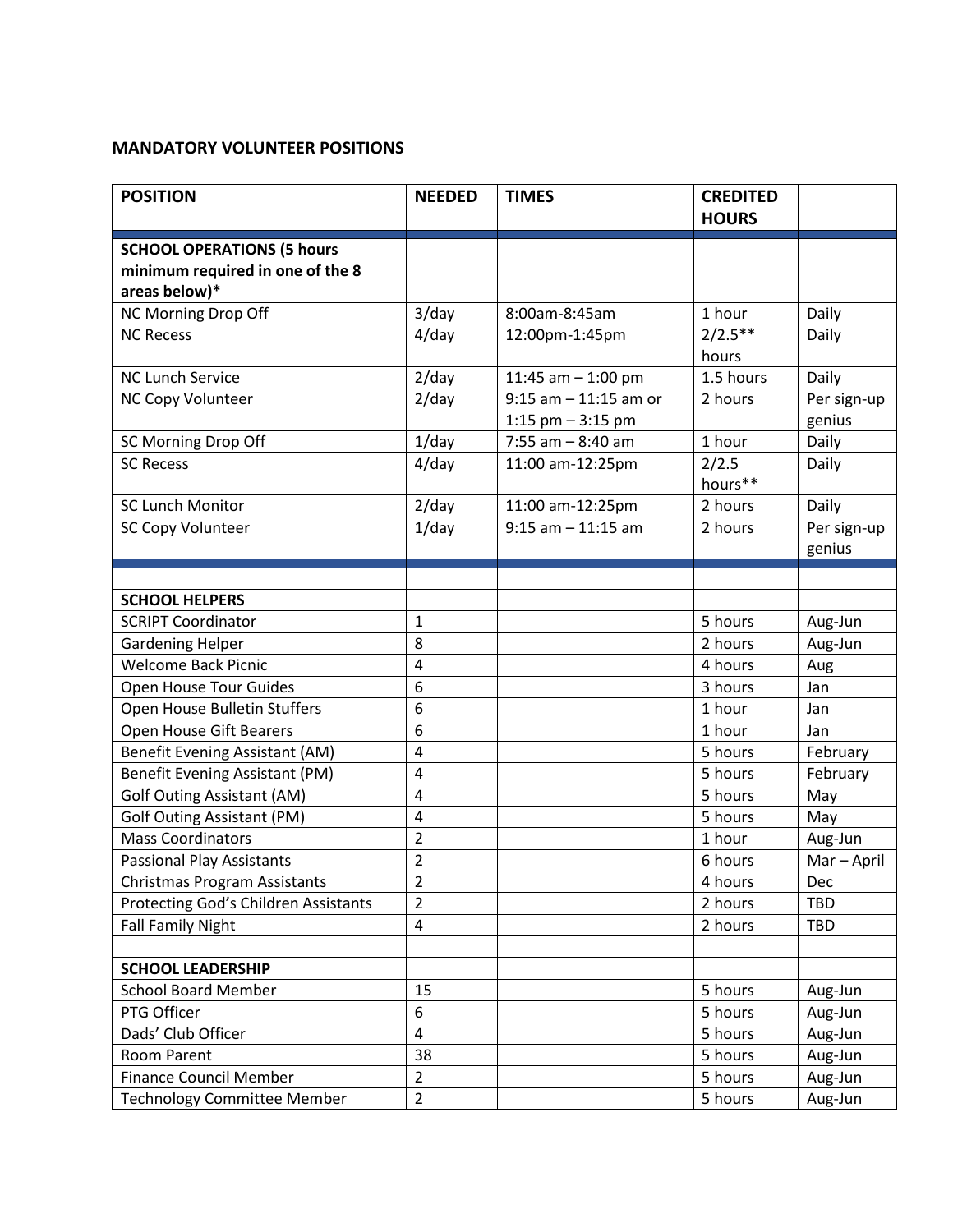| <b>Campus Ministry Committee Member</b>        | $\overline{2}$ | 5 hours | Aug-Jun    |
|------------------------------------------------|----------------|---------|------------|
| <b>Enrollment Committee Member</b>             | $\overline{2}$ | 5 hours | Aug-Jun    |
| <b>Advancement Committee Member</b>            | $\overline{2}$ | 5 hours | Aug-Jun    |
| <b>Facilities Committee Member</b>             | $\overline{2}$ | 5 hours | Aug-Jun    |
| <b>Athletic Committee Member</b>               | $\overline{2}$ | 5 hours | Aug-Jun    |
| <b>Mentor Families</b>                         | 50             | 2 hours | Aug-Jun    |
|                                                |                |         |            |
| PTG LEADERSHIP                                 |                |         |            |
| Retail Coordinator                             | $\mathbf{1}$   | 5 hours | Aug-Jun    |
| <b>Flower Sale Coordinator</b>                 | $\mathbf{1}$   | 5 hours | Aug/May    |
| <b>Fall Festival Coordinator</b>               | 6              | 5 hours | Aug-Sep    |
| <b>Trunk or Treat Coordinator</b>              | 4              | 5 hours | Sep-Oct    |
| Santa Shop Coordinator                         | 8              | 5 hours | Nov-Dec    |
| Mother/Son Activity Coordinator                | $\overline{2}$ | 5 hours | Jan        |
| Daddy/Daughter Dance Coordinator               | 4              | 5 hours | Feb        |
| Fish Fry Coordinator                           | $\overline{2}$ | 5 hours | Mar        |
| <b>Mothers Dinner Coordinator</b>              | 6              | 5 hours | Mar-May    |
| <b>Talent Show Coordinator</b>                 | $\overline{2}$ | 5 hours | Apr        |
| <b>Field Day Coordinator</b>                   | 4              | 5 hours | Jun        |
| <b>School Supplies Coordinator</b>             | $\mathbf{1}$   | 5 hours | June-Aug   |
| Room Parent Coordinator                        | $\mathbf{1}$   | 5 hours | Aug-June   |
| Used Uniform Sale Coordinator                  | $\overline{2}$ | 5 hours | May        |
| <b>Staff Appreciation Coordinator</b>          | 4              | 5 hours | Aug-June   |
| Celebrating the Arts Coordinator               | $\overline{2}$ | 5 hours | May        |
| <b>Culture &amp; Science Event Coordinator</b> | $\overline{2}$ | 5 hours | Jan-Feb    |
| Staff Lunch/Dinner Coordinator                 | 4              | 5 hours | Oct-Nov    |
| Ice Cream Social Coordinator                   | 4              | 5 hours | Mar        |
| <b>Staff Gift Coordinator</b>                  | $\mathbf{1}$   | 5 hours | Aug-June   |
| Welcome Breakfast Coordinator                  | $\overline{2}$ | 5 hours | Aug        |
| Family Fun Night Coordinator                   | $\mathbf{1}$   | 4 hours | Nov/Feb    |
| <b>Martial Arts Coordinator</b>                | $\mathbf{1}$   | 2 hours | Aug/Apr    |
| <b>Online Ticket Sales Coordinator</b>         | 1              | 2 hours | Aug-June   |
| Family Dinner Night Coordinator                | 1              | 2 hours | Nov/Mar    |
| Priest Luncheon Coordinator                    | $\overline{2}$ | 2 hours | Nov/Mar    |
| Family Movie Night Coordinator                 | $\overline{2}$ | 3 Hours | <b>TBD</b> |
|                                                |                |         |            |
| <b>PTG HELPERS</b>                             |                |         |            |
| Fall Festival Helper                           | 80             | 2 hours | Sept       |
| <b>Trunk or Treat Helper</b>                   | 18             | 1 hours | Oct        |
| Santa Shop Helper (NC)                         | 26             | 3 hours | Dec        |
| Santa Shop Helper (SC)                         | 26             | 3 hours | Dec        |
| Field Day Helper (SC)                          | 40             | 3 hours | June       |
| Field Day Helper (NC)                          | 50             | 3 hours | June       |
| Mothers Dinner Helper                          | 30             | 2 hours | May        |
| Daddy Daughter Dance Helper                    | 20             | 2 hours | Feb        |
| Staff Lunch/Dinner Helper                      | 6              | 3 hours | Nov        |